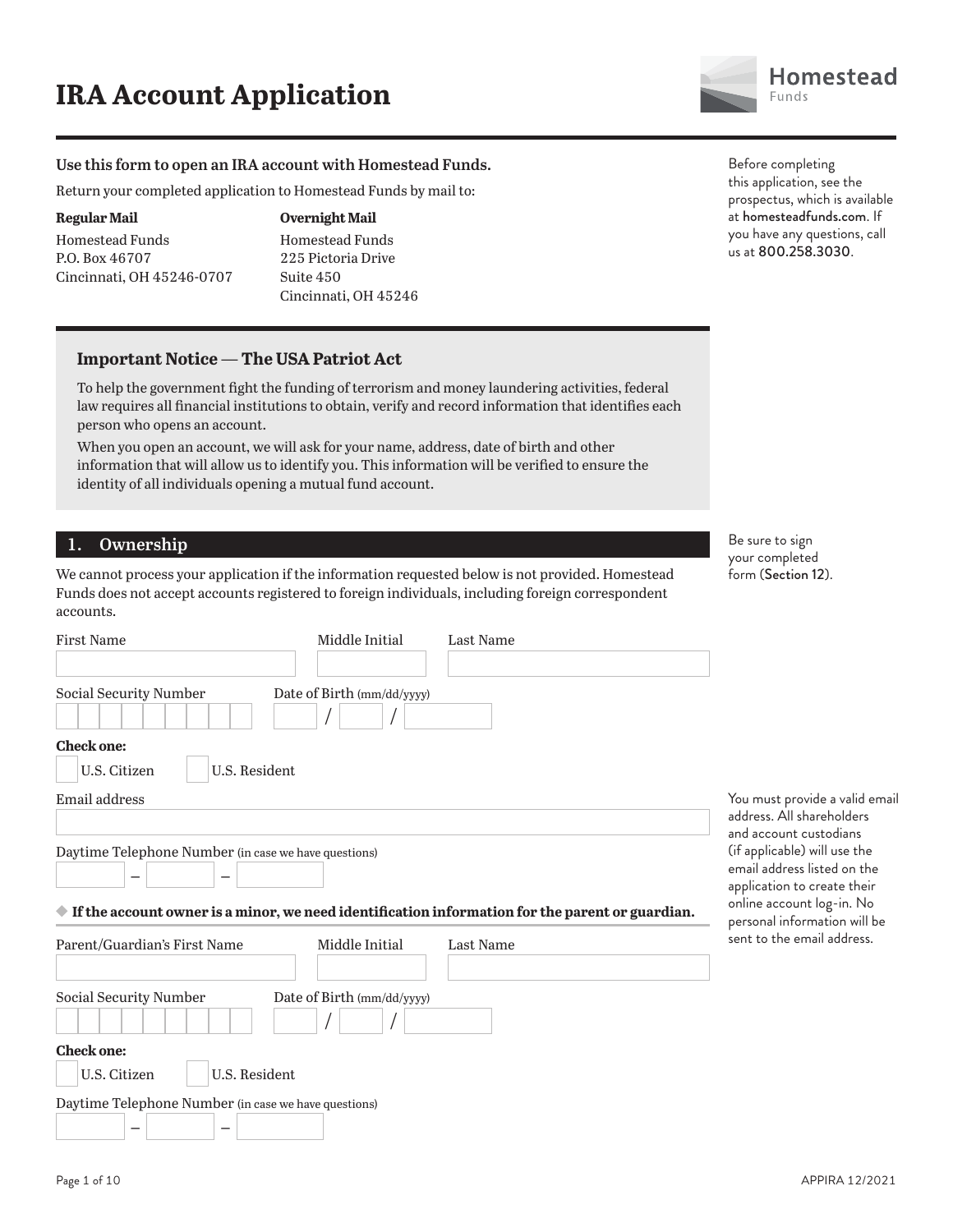**2. Address**

| <b>Residential Street Address</b>                                                                    |                            |          |
|------------------------------------------------------------------------------------------------------|----------------------------|----------|
| City                                                                                                 | <b>State</b>               | Zip Code |
| $\blacklozenge$ If you want account correspondence sent to an address other than your street address |                            |          |
| Mailing Address (Your mailing address may be a P.O. Box)                                             |                            |          |
| City                                                                                                 | <b>State</b>               | Zip Code |
| 3.<br><b>Account Type</b>                                                                            |                            |          |
| <b>Check one:</b>                                                                                    |                            |          |
| <b>Traditional IRA</b>                                                                               |                            |          |
| Roth IRA                                                                                             |                            |          |
| <b>SEP IRA</b>                                                                                       |                            |          |
| Inherited Traditional IRA (make sure to include decedent's information)                              |                            |          |
| Decedent's Name                                                                                      |                            |          |
|                                                                                                      |                            |          |
| Date of Birth (mm/dd/yyyy)                                                                           | Date of Death (mm/dd/yyyy) |          |
| Inherited Roth IRA (make sure to include decedent's information)                                     |                            |          |
| Decedent's Name                                                                                      |                            |          |
|                                                                                                      |                            |          |
| Date of Birth (mm/dd/yyyy)                                                                           | Date of Death (mm/dd/yyyy) |          |



A P.O. Box will not be accepted as a residential street address. A rural route, APO or FPO address will be accepted.

Please note that beneficiary rules can be complex. Generally, nonspouse beneficiaries must set up inherited IRAs to receive the assets. Spouses have more flexibility to set up an IRA in their name. Please see your tax advisor for guidance specific to your situation if you are establishing this account due to inheriting assets.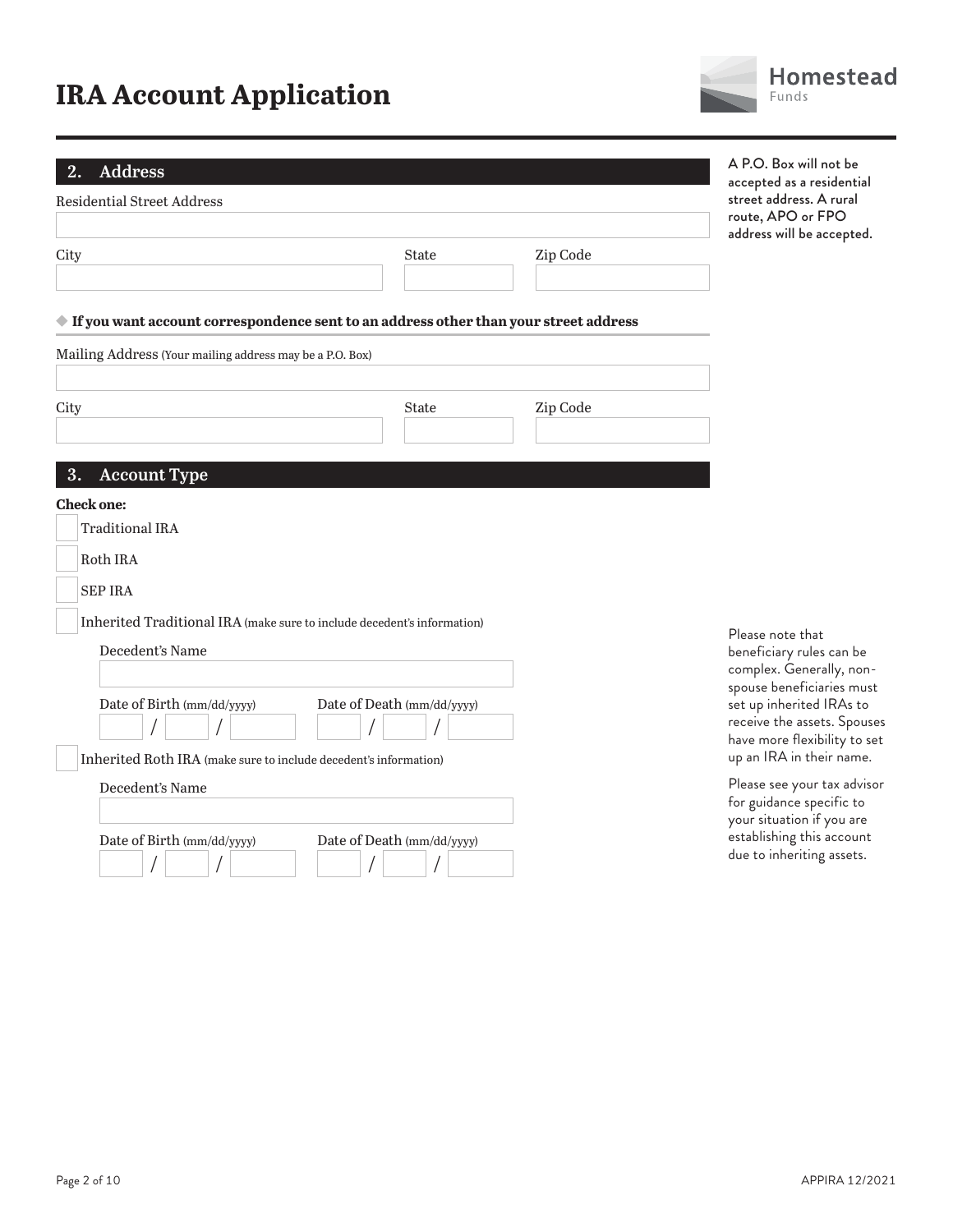### **4. Funding Source**

| r andre pour co                                                                                                                                                                                                                                                                                                                                                                                                                                                                                                          | we accept checks                                                                                                                                                                                                                                                         |
|--------------------------------------------------------------------------------------------------------------------------------------------------------------------------------------------------------------------------------------------------------------------------------------------------------------------------------------------------------------------------------------------------------------------------------------------------------------------------------------------------------------------------|--------------------------------------------------------------------------------------------------------------------------------------------------------------------------------------------------------------------------------------------------------------------------|
| Check and complete one:                                                                                                                                                                                                                                                                                                                                                                                                                                                                                                  | with preprinted name                                                                                                                                                                                                                                                     |
| <b>Annual Contributions.</b> For 2020 and 2021 annual contributions to Roth/Traditional IRAs are<br>limited to \$6,000. If you are age 50 or above, you make an additional contribution of \$1,000 for a<br>total of \$7,000.<br>Total Dollars (\$200 minimum) \$<br>Indicate whether this is a contribution for the prior or current tax year. If no tax year is specified,<br>your contribution will be deemed a current-year contribution.<br>Prior-year contribution<br>tax year (yyyy) (Not an option for SEP IRAs) | and address made payable<br>directly to Homestead<br>Funds. We do not accept<br>third-party checks, credit<br>card convenience checks,<br>bank account starter<br>checks, cash or cash<br>equivalents (including<br>money orders, traveler's<br>checks or bearer bonds). |
| You have until the tax-filing deadline to make a prior year contribution.                                                                                                                                                                                                                                                                                                                                                                                                                                                |                                                                                                                                                                                                                                                                          |
| Current-year contribution<br>tax year (yyyy)<br>Indicate method of investment.<br>By check.                                                                                                                                                                                                                                                                                                                                                                                                                              | If you are funding your<br>account only by establishing<br>the Automatic Investment<br>Plan, you may skip Sections                                                                                                                                                       |
| By ACH transfer. Upon receipt of this application, we will initiate an electronic funds transfer<br>from the account you indicate in Section 11.                                                                                                                                                                                                                                                                                                                                                                         | 4 and 5.                                                                                                                                                                                                                                                                 |
| Direct rollover of a distribution from an employer-sponsored retirement plan.                                                                                                                                                                                                                                                                                                                                                                                                                                            |                                                                                                                                                                                                                                                                          |
| Check enclosed from plan administrator (must be made payable to Homestead Funds)                                                                                                                                                                                                                                                                                                                                                                                                                                         |                                                                                                                                                                                                                                                                          |
| Plan administrator is sending assets directly, no check is enclosed.                                                                                                                                                                                                                                                                                                                                                                                                                                                     |                                                                                                                                                                                                                                                                          |
| Indirect rollover of a distribution from an employer sponsored retirement plan.                                                                                                                                                                                                                                                                                                                                                                                                                                          |                                                                                                                                                                                                                                                                          |
| Total Dollars (\$200 minimum) \$<br>(check enclosed)                                                                                                                                                                                                                                                                                                                                                                                                                                                                     |                                                                                                                                                                                                                                                                          |
| Transfer from existing IRA custodian. Also complete an IRA and ESA Transfer Form.                                                                                                                                                                                                                                                                                                                                                                                                                                        |                                                                                                                                                                                                                                                                          |
| Beneficiary of a pre-existing Homestead Funds IRA. Also complete the IRA Beneficiary<br>Claim Request Form.                                                                                                                                                                                                                                                                                                                                                                                                              |                                                                                                                                                                                                                                                                          |

Homestead Funds Client Service Representatives are available on business days from 8:30 a.m. to 5:00 p.m. E.T.

### Call **1.800.258.3030**



If sending a check,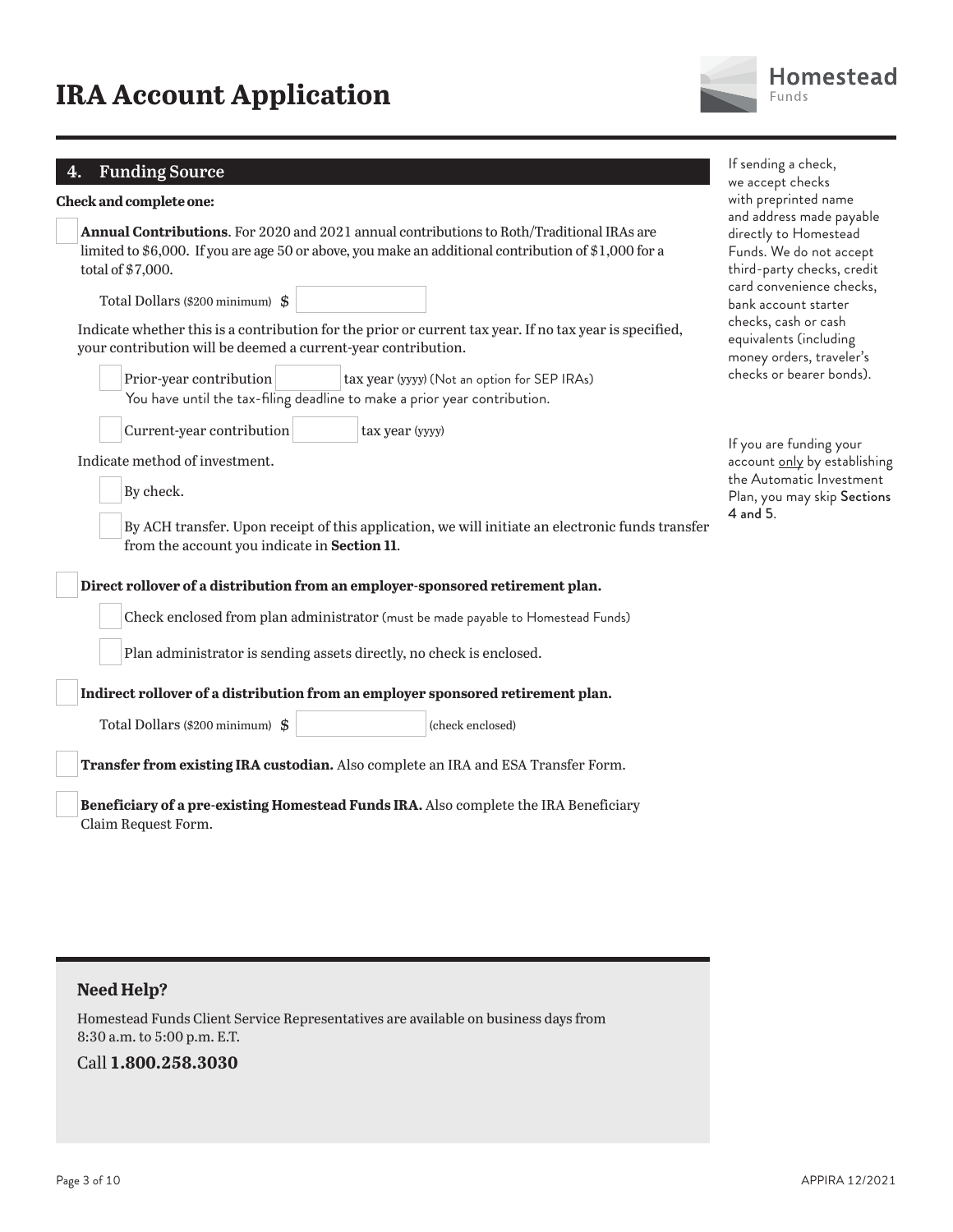#### **5. Fund Selections**

Indicate how the amount in **Section 4** should be allocated. **Choose one of two options below.**

If you choose *this option you must be working with a Homestead Funds representative* on an asset allocation plan and have or will be receiving the Asset Allocation Questionnaire. This fund selection is not meant to be a long-term strategy. It is meant to be a holding place for your assets while your asset allocation plan is completed. Generally you would indicate your full dollar amount for investment or 100%

Daily Income Fund (168)  $\qquad \qquad$  \$ or  $\qquad \qquad$  0r

*This option is for shareholders who are making their own fund selection.* By choosing this option, you acknowledge that you have not received any investment recommendations or advice from Homestead Funds or any of its representatives, and are making these fund selections purely on the basis of your own independent research and decision making process.

| Daily Income Fund (168)                         | \$<br>or            | %        |
|-------------------------------------------------|---------------------|----------|
| Short-Term Government Securities Fund (170)     | \$<br>or            | %        |
| Intermediate Bond Fund (171)                    | \$<br><sub>or</sub> | %        |
| Short-Term Bond Fund (172)                      | \$<br><sub>or</sub> | %        |
| Stock Index Fund (174)                          | \$<br>or            | %        |
| Value Fund (176)                                | \$<br>or            | %        |
| Small-Company Stock Fund (178)                  | \$<br><sub>or</sub> | %        |
| International Equity Fund (180)                 | \$<br>or            | %        |
| Growth Fund (182)                               | \$<br>or            | %        |
| Rural America Growth and Income Fund (414)      | \$<br>or            | %        |
| <b>Total</b> (Must match amount from Section 4) | \$<br><sub>or</sub> | 100<br>% |

#### **Fund Name Investment Allocation**

If you are funding your new account only by establishing the Automatic Investment Plan, you may skip to Section 6.

If you are funding this account with NRECA RS and 401(k) Plan dollars using different allocations for each, skip this section and complete the IRA Rollover Form.

By choosing your fund selection, you acknowledge that you have not received any investment recommendations or advice from Homestead Funds or any of its representatives, and are making these fund selections purely on the basis of your own independent research and decision making process.

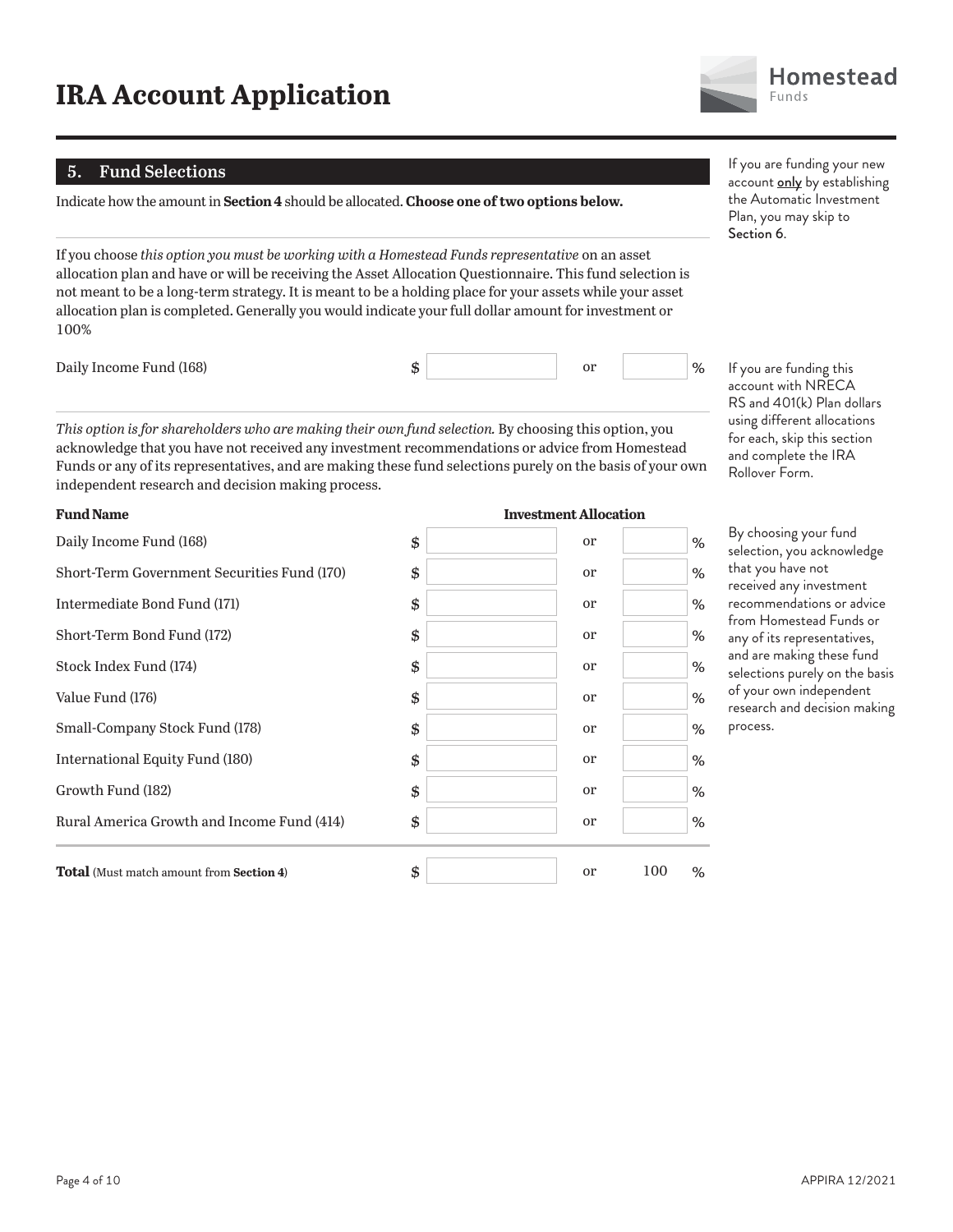**B. Payroll Deduction** 

Daily Income Fund (168)

Intermediate Bond Fund (171)

Short-Term Bond Fund (172)

Stock Index Fund (174)

Short-Term Government Securities Fund (170)

#### **6. Automatic Investment Plan**

In addition to or instead of providing an initial investment in **Section 4**, you may elect to fund your account by making regular investments transferred directly from your bank account (complete **Section A**) or paycheck (complete **Section B**).

#### **A. ACH transfer from Bank Account**

Monthly | Quarterly | Semi-annually | Annually

**Indicate how much you want to automatically purchase into each fund.**

### Transfer frequency:

Purchase Date (mm/dd/yyyy) — Your automatic purchases will occur on the day you provide or the next business day if the market is closed on your specified day. If you select the 29th, 30th or 31st, for any month without that many days, the system will schedule the last business day of the month for your purchase.



| manaan now mach you want to automanically pul chase mito cach fund. |    |
|---------------------------------------------------------------------|----|
| Daily Income Fund (168)                                             | \$ |
| Short-Term Government Securities Fund (170)                         | \$ |
| Intermediate Bond Fund (171)                                        | \$ |
| Short-Term Bond Fund (172)                                          | \$ |
| Stock Index Fund (174)                                              | \$ |
| Value Fund (176)                                                    | \$ |
| Small-Company Stock Fund (178)                                      | \$ |
| International Equity Fund (180)                                     | \$ |
| Growth Fund (182)                                                   | \$ |
| Rural America Growth and Income Fund (414)                          | \$ |
| Total                                                               | \$ |

**Select the funds you will be investing in. You do not need to indicate investment amount at this time.**

Value Fund (176)

Growth Fund (182)

Small-Company Stock Fund (178)

International Equity Fund (180)

Rural America Growth and Income Fund (414)



Complete this section to sign up for the Automatic Investment Plan and have money moved regularly from your bank account to your fund account. You must also complete Section 11.

Contributions made automatically are considered current-year contributions for the year in which they are received. **It is your responsibility to not exceed your annual IRA contribution limit.**

Complete this section to set up an account for receipt of payroll deductions to be sent by your employer. We will mail your new account numbers and other information you will need to provide to your payroll office to initiate deposits.

| APPIRA 12/2021 |  |  |
|----------------|--|--|
|----------------|--|--|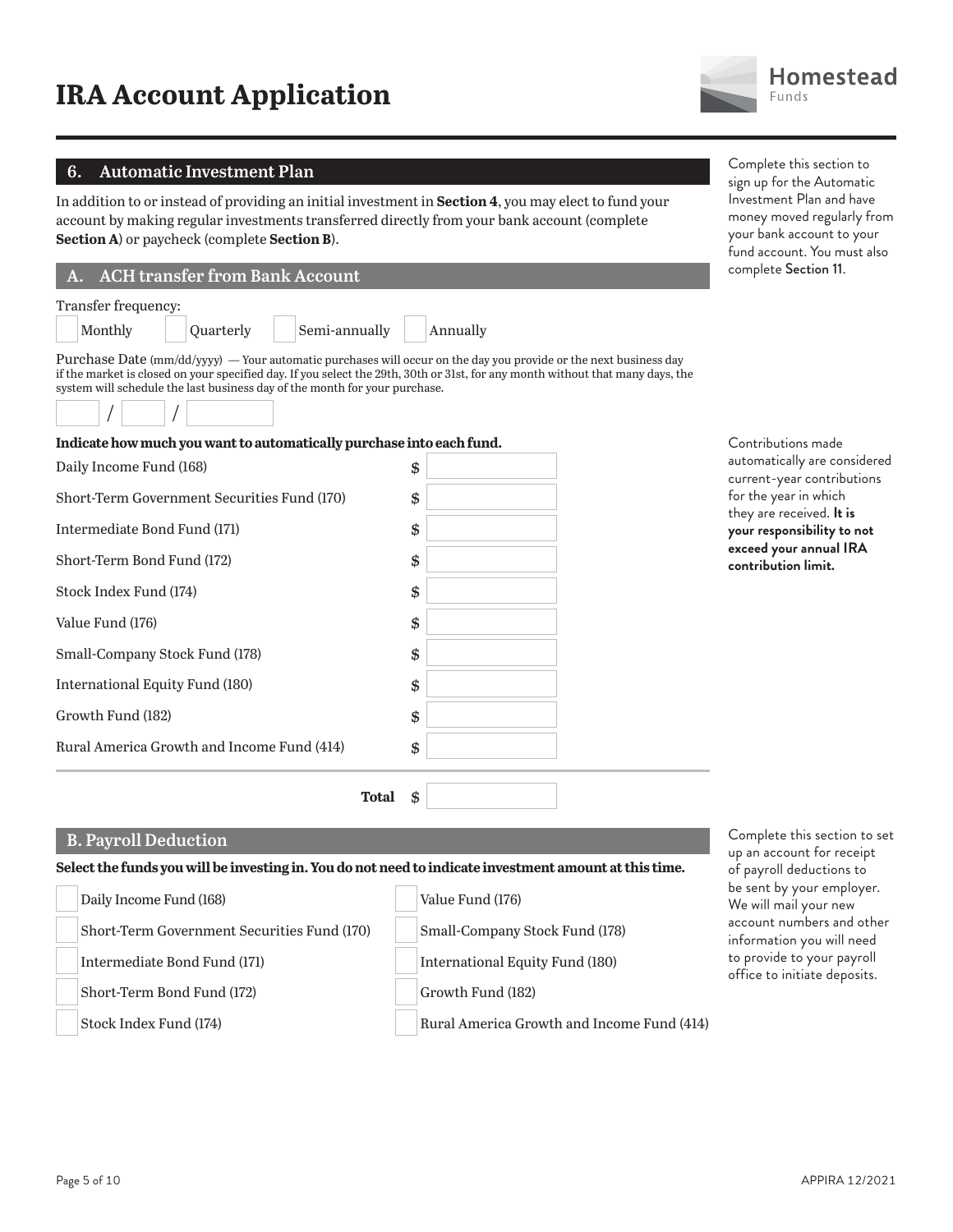### **7. Dividends and Capital Gains**

**All distributions will be automatically reinvested in your fund account unless you make a different election here.** For most IRAs distributions paid to you are taxable as income. Income tax will not be automatically withheld.

Dividends and Short-Term Capital Gains:

 Pay by Check Sent to Address of Record Pay by Direct Deposit to Bank Account

You must also complete Section 11.

 Pay by Direct Deposit to Bank Account You must also complete Section 11.

Pay by Check Sent to Address of Record

Long-Term Capital Gains:

**8. Phone Services**

We will act on your instructions to buy, exchange or sell shares by phone unless you check the box to opt out of those services below. You must have bank instructions on file to make purchases by phone.

**Neither Homestead Funds nor the Transfer Agent will be liable for properly acting upon telephone instructions believed to be genuine.**

#### **Check to Opt Out:**

I DO NOT want to make **purchases, exchanges** and **distributions** by phone.

#### **9. Electronic Delivery**

If you consent, an email will be sent each time your fund materials are available for viewing online. Instructions for accessing your materials will be provided in the email. You may revoke e-delivery consent at any time allowing you to receive printed materials.

**I elect to receive notification of the following checked fund documents electronically.**

Trade Confirmations Quarterly Account Statements Prospectus & Shareholder Reports

**Need Help?**

Homestead Funds Client Service Representatives are available on business days from 8:30 a.m. to 5:00 p.m. E.T.

Call **1.800.258.3030**

Distributions may be taxable. Income tax will not be automatically withheld from IRA account distributions.

Please note that for phone purchases we must have bank instructions on file. Complete Section 11.

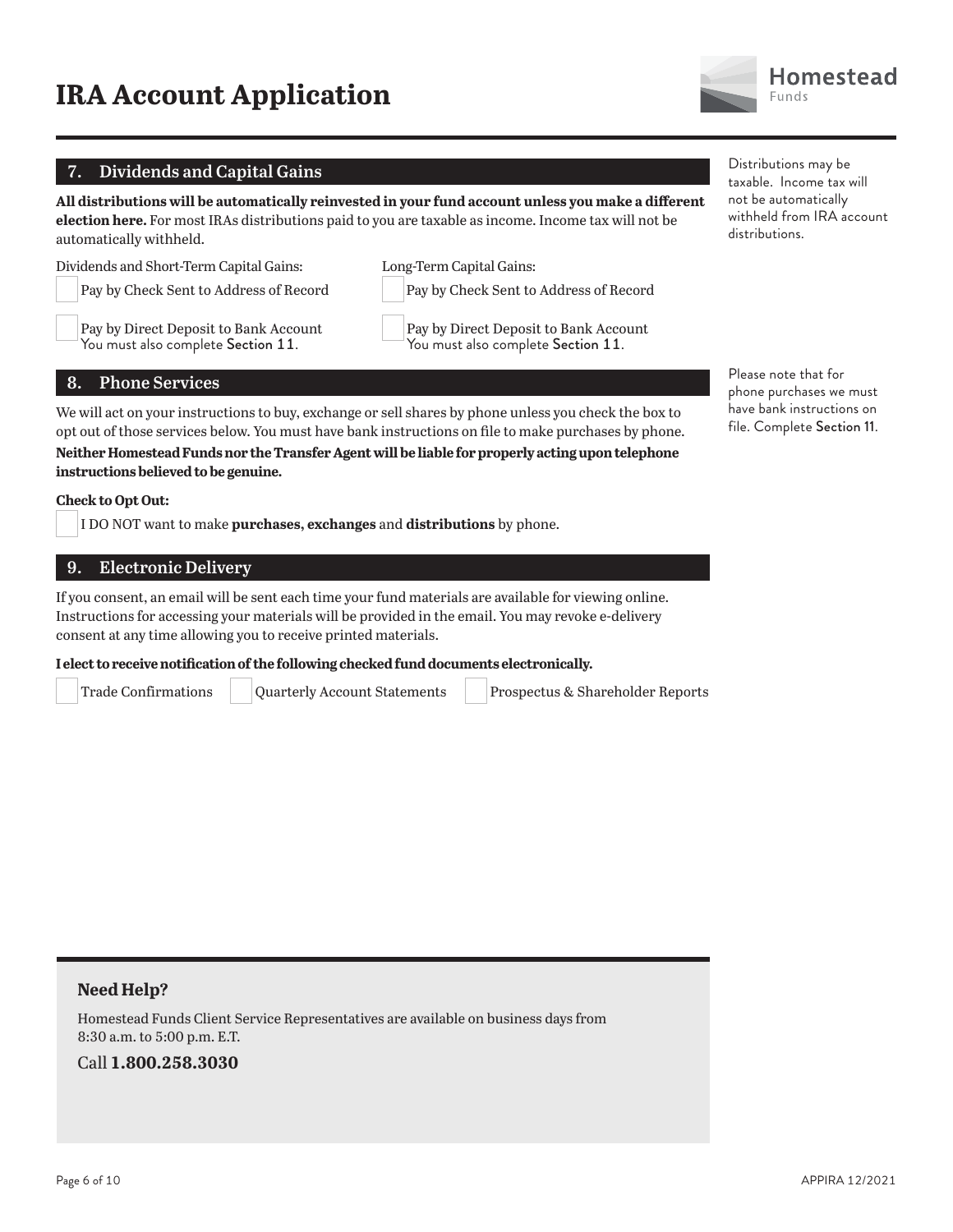

#### **10. Beneficiary Designation**

Designate who should receive account assets upon your death.

#### **A. Primary Beneficiaries**

| Name                                                                       | Relationship                      | Percent             | % |
|----------------------------------------------------------------------------|-----------------------------------|---------------------|---|
| Date of Birth (mm/dd/yyyy)                                                 | If minor, name of parent/guardian |                     |   |
| Name                                                                       | Relationship                      | Percent             | % |
| Date of Birth (mm/dd/yyyy)                                                 | If minor, name of parent/guardian |                     |   |
| Name                                                                       | Relationship                      | Percent             | % |
| Date of Birth (mm/dd/yyyy)                                                 | If minor, name of parent/guardian |                     |   |
| Name                                                                       | Relationship                      | Percent             |   |
| Date of Birth (mm/dd/yyyy)                                                 | If minor, name of parent/guardian |                     | % |
| (Percentages listed in Section 10A. Primary Beneficiaries must total 100%) |                                   | <b>Total</b><br>100 | % |

#### **B. Secondary Beneficiaries**

| Name                       | Relationship                      | Percent<br>% | If you are<br>in a comn               |
|----------------------------|-----------------------------------|--------------|---------------------------------------|
| Date of Birth (mm/dd/yyyy) | If minor, name of parent/guardian |              | state, you<br>obtain yo<br>if you hav |
| Name                       | Relationship                      | Percent<br>% | your spou<br>beneficial<br>half of yo |
| Date of Birth (mm/dd/yyyy) | If minor, name of parent/guardian |              | your lawy<br>professior<br>informati  |
| Name                       | Relationship                      | Percent<br>% |                                       |
| Date of Birth (mm/dd/yyyy) | If minor, name of parent/guardian |              |                                       |

Your spouse does not default as a beneficiary. If you want your spouse to be a beneficiary you must list them in this section.

our death, ciaries listed on this ill have claim to the in the accounts you iection 1 regardless of l, trust or any other ent you execute. are divided among y beneficiaries first. imary beneficiaries ease the shareholder, are divided among ary beneficiaries.

a separate sheet if e more than four iaries, and provide all nformation requested  $r$  each beneficiary.

married and reside nunity property u may need to ur spouse's consent e not designated ise as primary ry for at least ur account. See er or other tax nal for additional on and advice.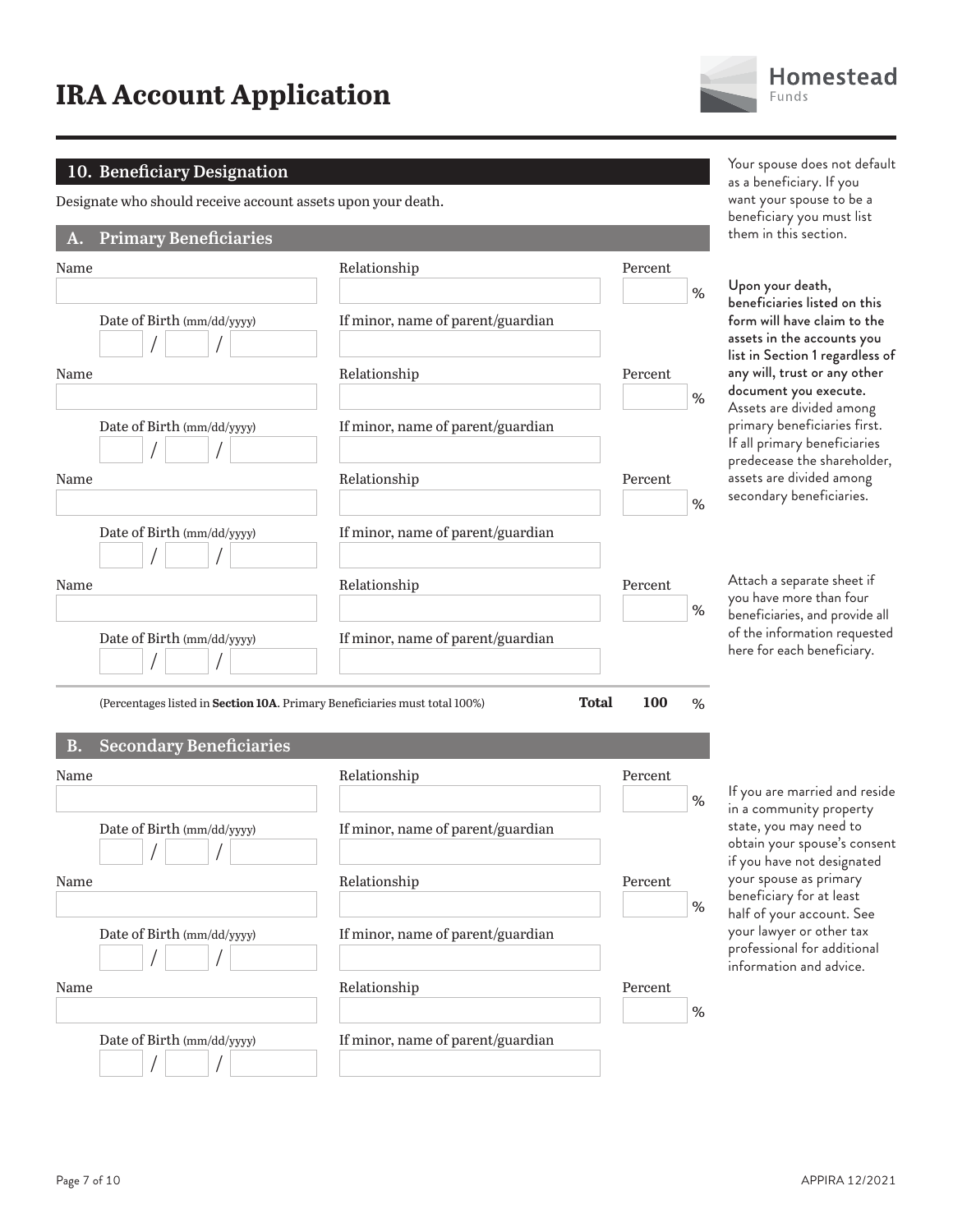| <b>Secondary Beneficiaries (continued)</b><br><b>B.</b> |                                                                                      |         |      | You may view your<br>beneficiary designations               |
|---------------------------------------------------------|--------------------------------------------------------------------------------------|---------|------|-------------------------------------------------------------|
| Name<br>Date of Birth (mm/dd/yyyy)                      | Relationship<br>If minor, name of parent/guardian                                    | Percent | %    | when you log into<br>your account at<br>homesteadfunds.com. |
|                                                         | (Percentages listed in <b>Section 10B</b> . Secondary Beneficiaries must total 100%) | Total   | $\%$ |                                                             |

#### **11. Bank Information**

By completing this section, you authorize Homestead Funds to deduct money from your bank account via ACH to purchase shares into your Homestead Funds account and to send distribution proceeds via wire or ACH to your bank account of record.

#### **Be sure to complete this section if you:**

- ɕ Elected to send your investment by wire or ACH transfer (**Section 4**)
- **Signed up for the Automatic Investment Plan and chose to have money moved by ACH transfer** from your bank account (**Section 6**)
- ɕ Elected to have distributions deposited directly in your bank account (**Section 7**)
- Want the option of having distribution proceeds deposited directly in your bank account



**Account type. Check one:** Checking Savings

#### **Attach voided check here.**

Check this box if you wish to use your initial purchase check enclosed with this application to establish banking instructions instead of including an additional voided check.

be processed without a voided check or deposit slip for the account you wish to designate as your bank account of record unless you opt for us to use your initial purchase check.

Your request cannot

Checks must be preprinted with your name and address. At least one common name must match exactly between your Homestead Funds and bank account. We do not accept starter checks. If you do not have a preprinted check please include a letter from your bank, on their letterhead, confirming your bank account registration, account number and routing number.

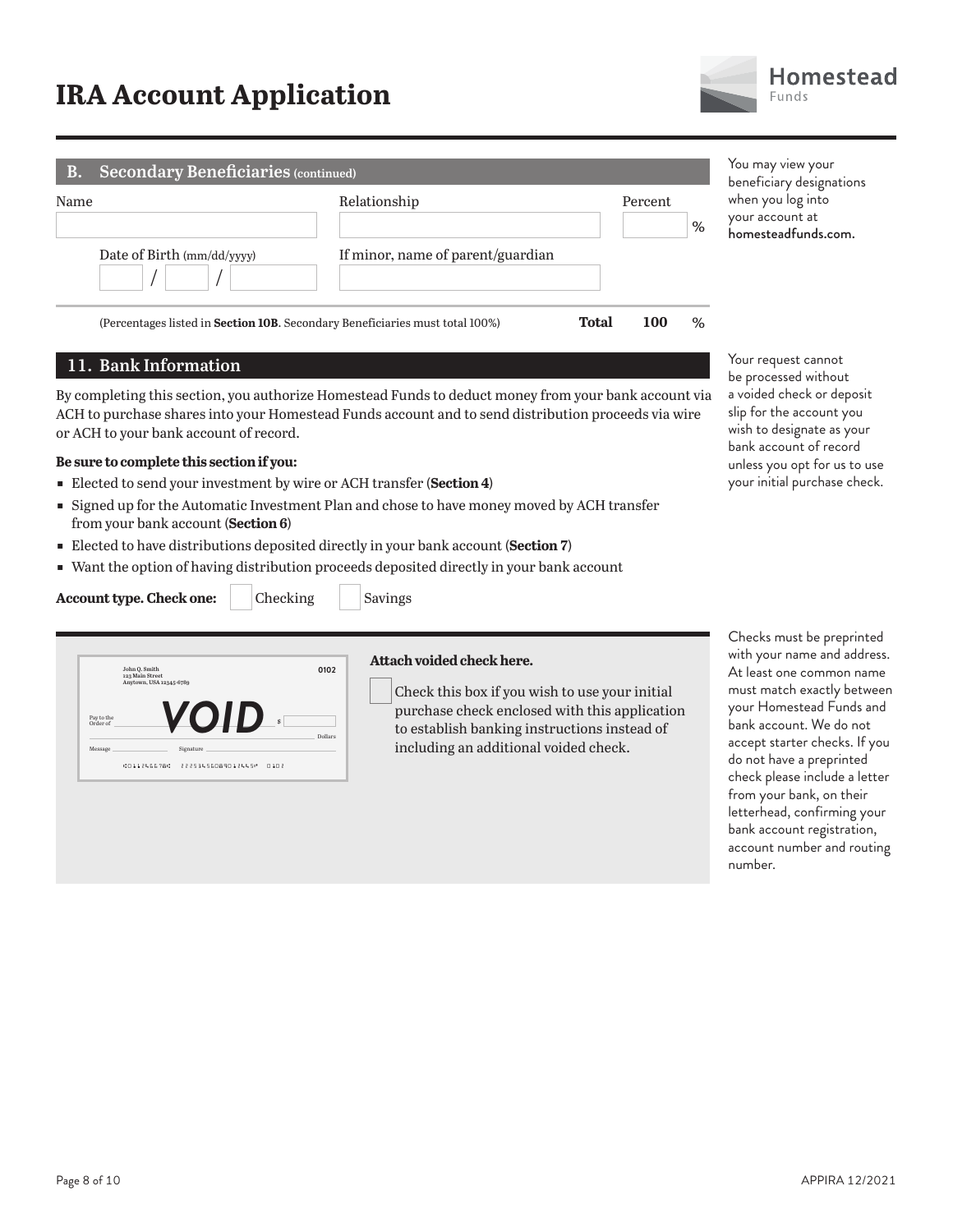

#### **12. Certifications and Signatures**

By certifying this application, I represent and warrant that:

- **1.** I have the full right, power and authority to make the investment applied for and I am of legal age in my state of residence.
- **2.** I have read the Homestead Funds prospectus and this application and agree to be bound by the terms. I also agree that any shares purchased now or later are and will be subject to the terms of the Homestead Funds' prospectus as revised from time to time. I have also read and agree to the terms of the IRA Custodial Agreement. The Homestead Funds prospectus and IRA Custodial Agreement are available at **homesteadfunds.com** or by calling **800.258.3030.**

I acknowledge that under certain circumstances specified by state law, Homestead Funds may be required to transfer my account assets to my state as abandoned property (i.e. escheated). I may consult my state's website or call my state government's escheatment customer service number for more details.

- **3.** I am a U.S. citizen or resident and I certify, under penalty of perjury, that:
	- **a.** The Social Security Number shown on this form is my correct Taxpayer Identification Number.
	- **b.** I am not subject to backup withholding because: I am exempt from backup withholding, OR I have not been notified that I am subject to backup withholding as a result of a failure to report all interest or dividend, OR The Internal Revenue Service has notified me that I am no longer subject to backup withholding (Strike out this item (b) if you have been notified that you are subject to backup withholding).
- **4.** I additionally represent and warrant that:
	- **c.** If I am doing a direct rollover I have confirmed with my plan administrator that the assets are eligible for the IRA type I have established.
	- **d.** I acknowledge that it is my responsibility to report all contributions to or withdrawals from the account on my tax returns and to keep necessary records of my IRAs (including any that may be held by another custodian or trustee) for tax purposes. All forms must be acceptable to the custodian and dated and signed by the depositor.
	- **e.** I acknowledge that Homestead Funds has not provided any advice regarding whether I should open an IRA with Homestead Funds.
- **5.** I acknowledge that adverse income tax consequences (including possible penalties) may apply for providing false or incorrect information and certify that the information provided is accurate and correct.
- **6.** The information in this application pertaining to account ownership, investing, funding, options and this disclosure will apply to any new fund into which my shares may be exchanged.
- **7.** If I request transfers to or from my bank account in this application or at any time, including by telephone, electronically or otherwise, you are authorized to make those requested transfers (and to make, if necessary, adjusting transfers if any amounts are transferred in error). I understand that I can end this authorization at any time by notifying you in writing or by telephone.

### **You must sign this form in Section 12 on the next page in order to establish your account.**

**Be sure to sign this form on the next page. We cannot act on your instruction without your signature.**